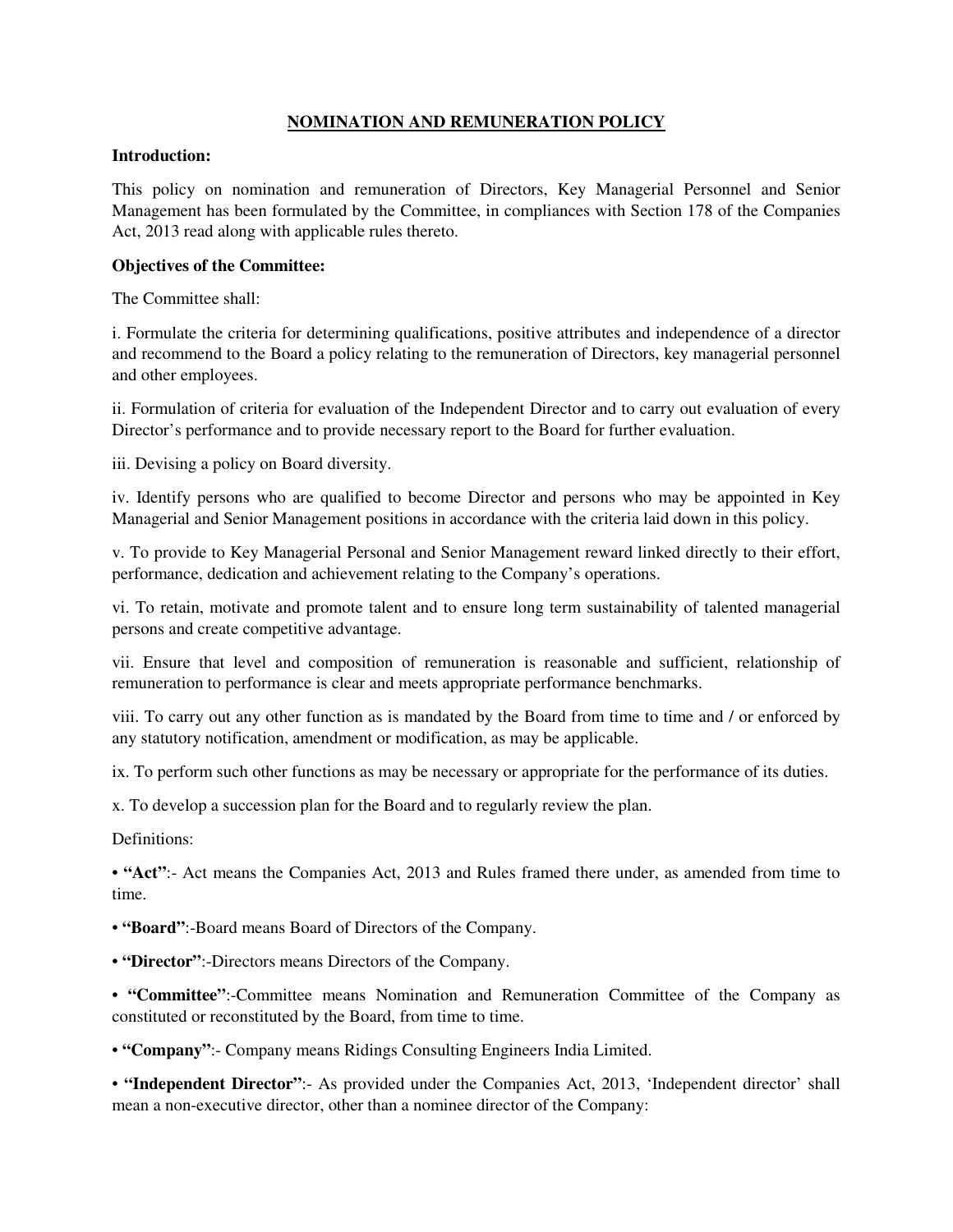a. who, in the opinion of the Board, is a person of integrity and possesses relevant expertise and experience;

b. (i) who is or was not a promoter of the Company or its holding, subsidiary or associate company;

(ii) who is not related to promoters or directors in the company, its holding, subsidiary or associate company;

c. apart from receiving director's remuneration, has or had no pecuniary relationship with the Company, its holding, subsidiary or associate Company, or their promoters, or directors, during the two immediately preceding financial years or during the current financial year;

d. none of whose relatives has or had pecuniary relationship or transaction with the Company, its holding, subsidiary or associate Company, or their promoters, or directors, amounting to two percent. or more of its gross turnover or total income or fifty lakh rupees or such higher amount as may be prescribed, whichever is lower, during the two immediately preceding financial years or during the current financial year;

e. who, neither himself nor any of his relatives —

i. holds or has held the position of a key managerial personnel or is or has been employee of the company or its holding, subsidiary or associate company in any of the three financial years immediately preceding the financial year in which he is proposed to be appointed;

ii. is or has been an employee or proprietor or a partner, in any of the three financial years immediately preceding the financial year in which he is proposed to be appointed; of-

(A). a firm of auditors or company secretaries in practice or cost auditors of the company or its holding, subsidiary or associate Company; or

(B). any legal or a consulting firm that has or had any transaction with the Company, its holding, subsidiary or associate Company amounting to ten per cent or more of the gross turnover of such firm;

iii. holds together with his relatives two per cent or more of the total voting power of the Company; or

iv. is a Chief Executive or director, by whatever name called, of any non-profit organization that receives twenty-five per cent or more of its receipts from the Company, any of its promoters, directors or its holding, subsidiary or associate Company or that holds two per cent or more of the total voting power of the Company; or

f. who possesses such other qualification as may be prescribed under the applicable statutory provisions/ regulations

g. is a material supplier, service provider or customer or a lessor or lessee of the Company;

h. who is not less than 21 years of age.

- "Key Managerial Personnel":- Key Managerial Personnel (KMP) means-
- (i) the Chief Executive Officer or the managing director or the manager;
- (ii) the Whole-Time Director;
- (iii) the Company Secretary;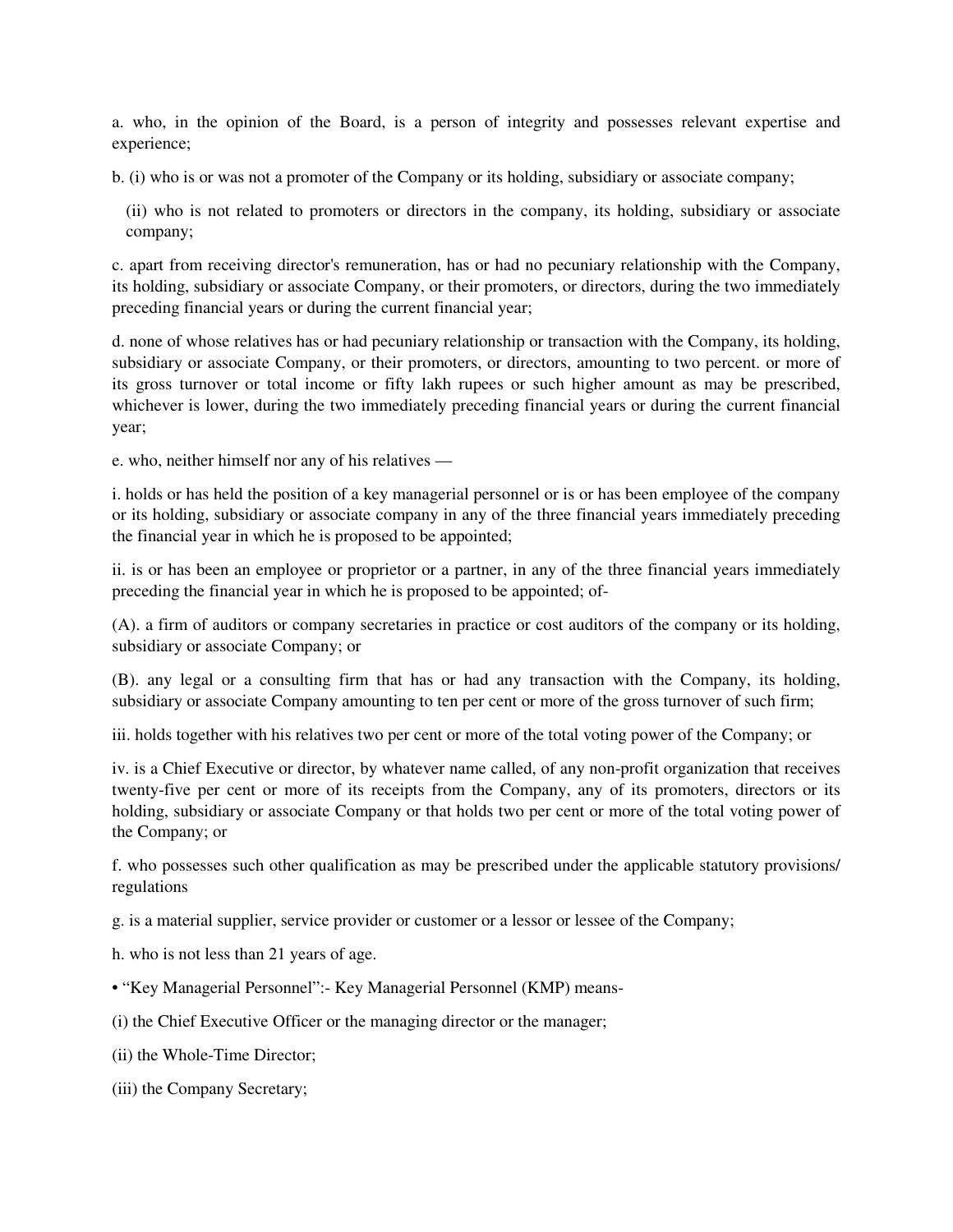(iv) the Chief Financial Officer; and

(v) such other officer as may be prescribed under the applicable statutory provisions/ regulations

• **"Senior Management"**:- The expression ''senior management'' means personnel of the Company who are members of its core management team excluding Board of Directors comprising all members of management one level below the executive directors, including the functional heads.

• **"Nomination and Remuneration Committee"** shall mean a Committee of Board of Directors of the Company, constituted in accordance with the provisions of Section 178 of the Companies Act, 2013.

• **"Policy or This Policy"** means, "Nomination and Remuneration Policy".

• **"Remuneration"** means any money or its equivalent given or passed to any person for services rendered by him and includes perquisites as defined under the Income-tax Act, 1961.

Unless the context otherwise requires, words and expressions used in this policy and not defined herein but defined in the Companies Act, 2013 as may be amended from time to time shall have the meaning respectively assigned to them therein.

Guiding Principles

The Policy ensures that

- i. The level and composition of remuneration is reasonable and sufficient to attract, retain and motivate Directors of the quality required to run the Company successfully.
- ii. Relationship of remuneration to performance is clear and meets appropriate performance benchmarks.
- iii Remuneration to Directors, Key Managerial Personnel and Senior Management involves a balance between fixed and incentive pay reflecting short and long term performance objectives appropriate to the working of the Company and its goals.

## **Applicability:**

The Policy is applicable to

- i. Directors (Executive and Non Executive)
- ii. Key Managerial Personnel
- iii. Senior Management Personnel
- iv. Employees

# **Constitution of the Nomination and Remuneration Committee:**

The Board has the power to constitute/ reconstitute the Committee from time to time in order to make it consistent with the Company's policy and applicable statutory requirement. At present, the Nomination and Remuneration Committee comprises of following Directors:

i. Mrs. Bharti Sinha, Chairman (Non-Executive Independent Director)

ii. Mr. Rajeev Lal, Member (Non-Executive Independent Director)

iii. Mr. Raj Kumar, Member (Non-Executive Independent Director)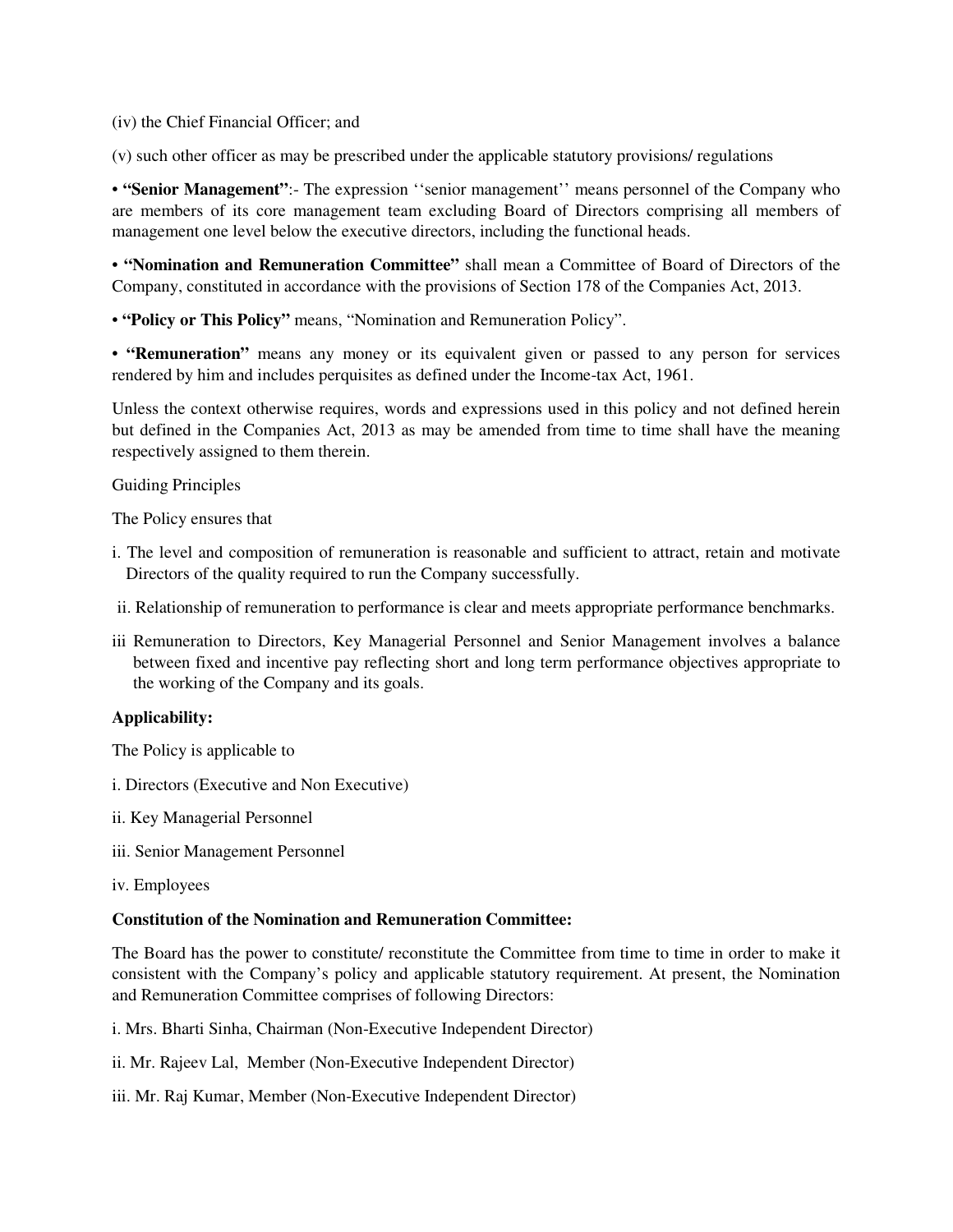## **Membership:**

a. The Committee shall consist of a minimum 3 non-executive directors, majority of them being independent.

b. Minimum two (2) members shall constitute a quorum for the Committee meeting.

c. Membership of the Committee shall be disclosed in the Annual Report.

d. Term of the Committee shall be continued unless terminated by the Board of Directors.

## **Chairman:**

a. Chairman of the Committee shall be an Independent Director.

b. Chairperson of the Company may be appointed as a member of the Committee but shall not be a Chairman of the Committee.

c. In the absence of the Chairman, the members of the Committee present at the meeting shall choose one amongst them to act as Chairman.

d. Chairman of the Nomination and Remuneration Committee meeting could be present at the Annual General Meeting or may nominate some other member to answer the shareholders' queries.

## **Frequency of Meetings:**

The Committee shall meet at such regular intervals as may be required.

## **Committee Members' Interests:**

a. A member of the Committee is not entitled to be present when his or her own remuneration is discussed at a meeting or when his or her performance is being evaluated.

b. The Committee may invite such executives, as it considers appropriate, to be present at the meetings of the Committee.

## **Secretary:**

a. The Company Secretary of the Company shall act as Secretary of the Committee.

## **Voting:**

a. Matters arising for determination at Committee meetings shall be decided by a majority of votes of Members present and voting and any such decision shall for all purposes be deemed a decision of the Committee.

b. In the case of equality of votes, the Chairman of the meeting will have a casting vote.

## **General Appointment Criteria:**

i. The Committee shall consider the ethical standards of integrity and probity, qualification, expertise and experience of the person for appointment as Director, KMP or at Senior Management level and accordingly recommend to the Board his / her appointment.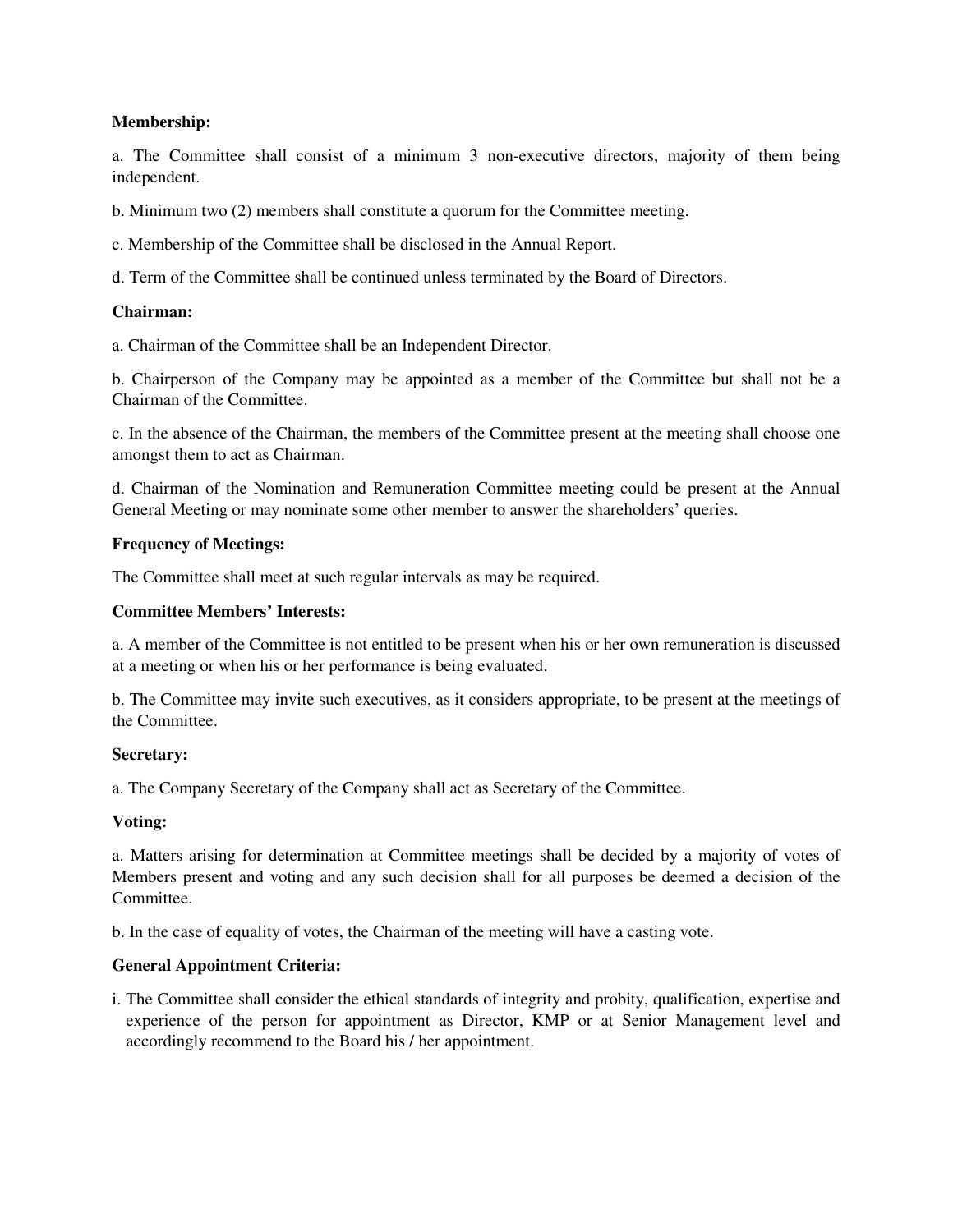ii. The Company should ensure that the person so appointed as Director/ Independent Director/ KMP/ Senior Management Personnel shall not be disqualified under the Companies Act, 2013, rules made there under or any other enactment for the time being in force.

iii. The Director/ Independent Director/ KMP/ Senior Management Personnel shall be appointed as per the procedure laid down under the provisions of the Companies Act, 2013, rules made there under, or any other enactment for the time being in force.

iv. The Company shall not appoint or continue the employment of any person as Managing Director/Whole-time Director/Manager who has attained the age of seventy years. Provided that the term of the person holding this position may be extended beyond the age of seventy years with the approval of shareholders by passing a special resolution based on the explanatory statement annexed to the notice for such motion indicating the justification for extension of appointment beyond seventy years.

# **Term / Tenure:**

The Term / Tenure of the Directors shall be governed as per provisions of the Companies Act, 2013 and rules made there under as amended from time to time.

1. Managing Director/Whole-time Director/Manager (Managerial Person):- The Company shall appoint or re-appoint any person as its Managerial Person for a term not exceeding five years at a time. No reappointment shall be made earlier than one year before the expiry of term.

2. Independent Director: - An Independent Director shall hold office for a term up to five consecutive years on the Board of the Company and will be eligible for re-appointment on passing of a special resolution by the Company and disclosure of such appointment in the Board's Report. No Independent Director shall hold office for more than two consecutive terms, but such Independent Director shall be eligible for appointment after expiry of three years of ceasing to become an Independent Director. Provided that an Independent Director shall not, during the said period of three years, be appointed in or be associated with the Company in any other capacity, either directly or indirectly. At the time of appointment of Independent Director it should be ensured that number of Boards on which such Independent Director serves as an Independent Director.

# **Evaluation:**

The Committee shall carry out evaluation of performance of every Director, KMP and Senior Management at regular interval (yearly).

# **Removal:**

Due to reasons for any disqualification mentioned in the Companies Act, 2013, rules made there under or under any other applicable Act, rules and regulations or any other reasonable ground, the Committee may recommend to the Board for removal of a Director, KMP or Senior Management Personnel subject to the provisions and compliance of the said Act, rules and regulations.

# **Retirement:**

The Director, KMP and Senior Management shall retire as per the applicable provisions of the Companies Act, 2013 and the prevailing policy of the Company. The Board will have the discretion to retain the Director, KMP, Senior Management in the same position/ remuneration or otherwise even after attaining the retirement age, for the benefit of the Company.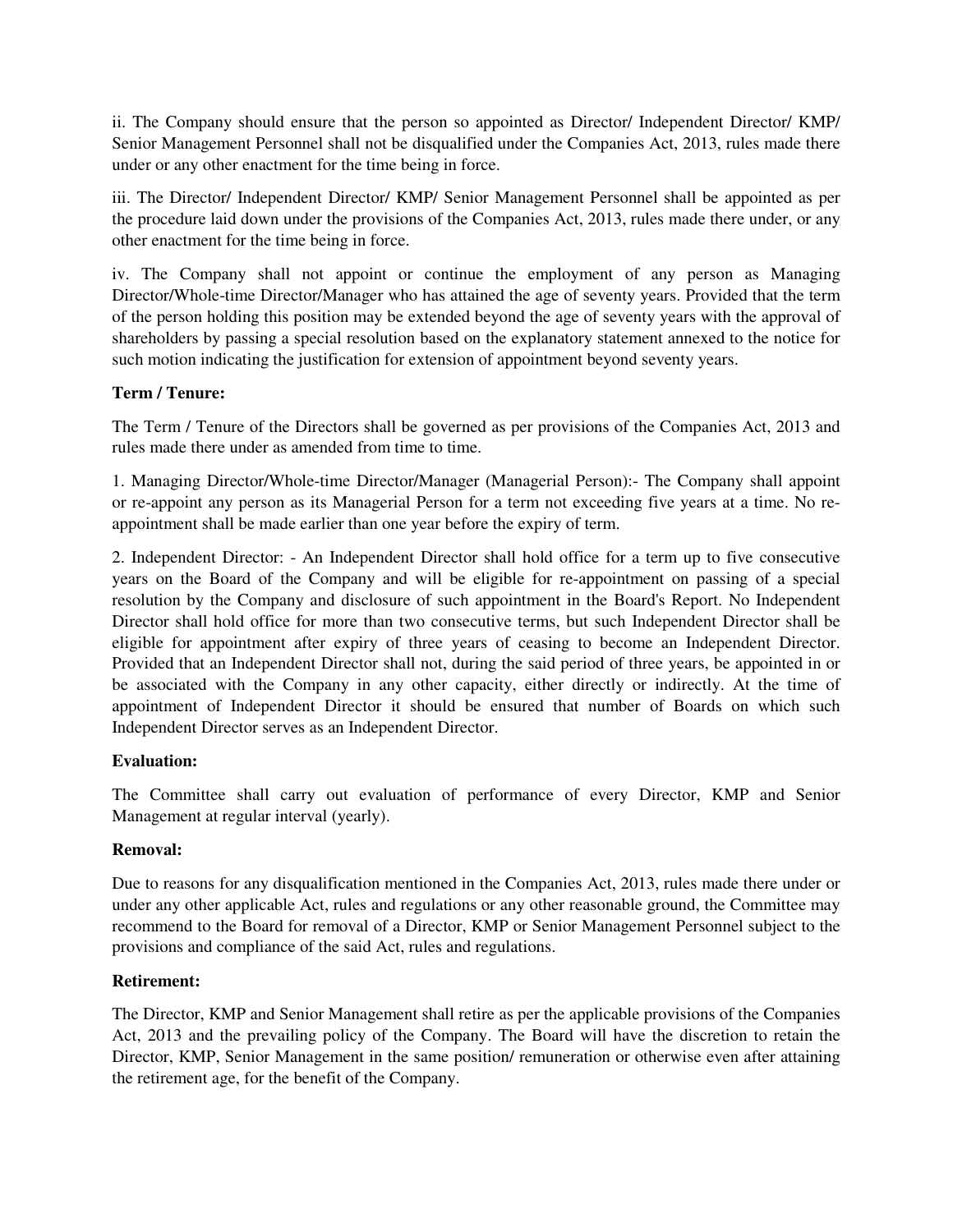## **Criteria for Evaluation of the Board:**

Following are the Criteria for evaluation of performance of the Board:

1. Executive Directors:

The Executive Directors shall be evaluated on the basis of targets/Criteria given to executive Directors by the Board from time to time

2. Non Executive Director:

The Non Executive Directors shall be evaluated on the basis of the following criteria i.e. whether they:

(a) act objectively and constructively while exercising their duties;

(b) exercise their responsibilities in a bona fide manner in the interest of the Company;

(c) devote sufficient time and attention to their professional obligations for informed and balanced decision making;

(d) do not abuse their position to the detriment of the company or its shareholders or for the purpose of gaining direct or indirect personal advantage or advantage for any associated person;

(e) refrain from any action that would lead to loss of his independence

(f) inform the Board immediately when they lose their independence,

(g) assist the Company in implementing the best corporate governance practices.

(h) strive to attend all meetings of the Board of Directors and the Committees;

(i) participate constructively and actively in the committees of the Board in which they are chairpersons or members;

(j) strive to attend the general meetings of the Company;

(k) keep themselves well informed about the Company and the external environment in which it operates;

(l) do not to unfairly obstruct the functioning of an otherwise proper Board or committee of the Board;

(m) moderate and arbitrate in the interest of the Company as a whole, in situations of conflict between management and shareholder's interest.

(n) abide by Company's Memorandum and Articles of Association, Company's policies and procedures including code of conduct, insider trading etc.

## **Policy on Board diversity:**

The Board of Directors shall have the optimum combination of Directors from the different areas/fields like production, Management, Quality Assurance, Finance, Sales and Marketing, Supply chain, Research and Development , Human Resources etc or as may be considered appropriate. The Board shall have at least one Board member who has accounting or related financial management expertise and financially literate.

#### **Remuneration:**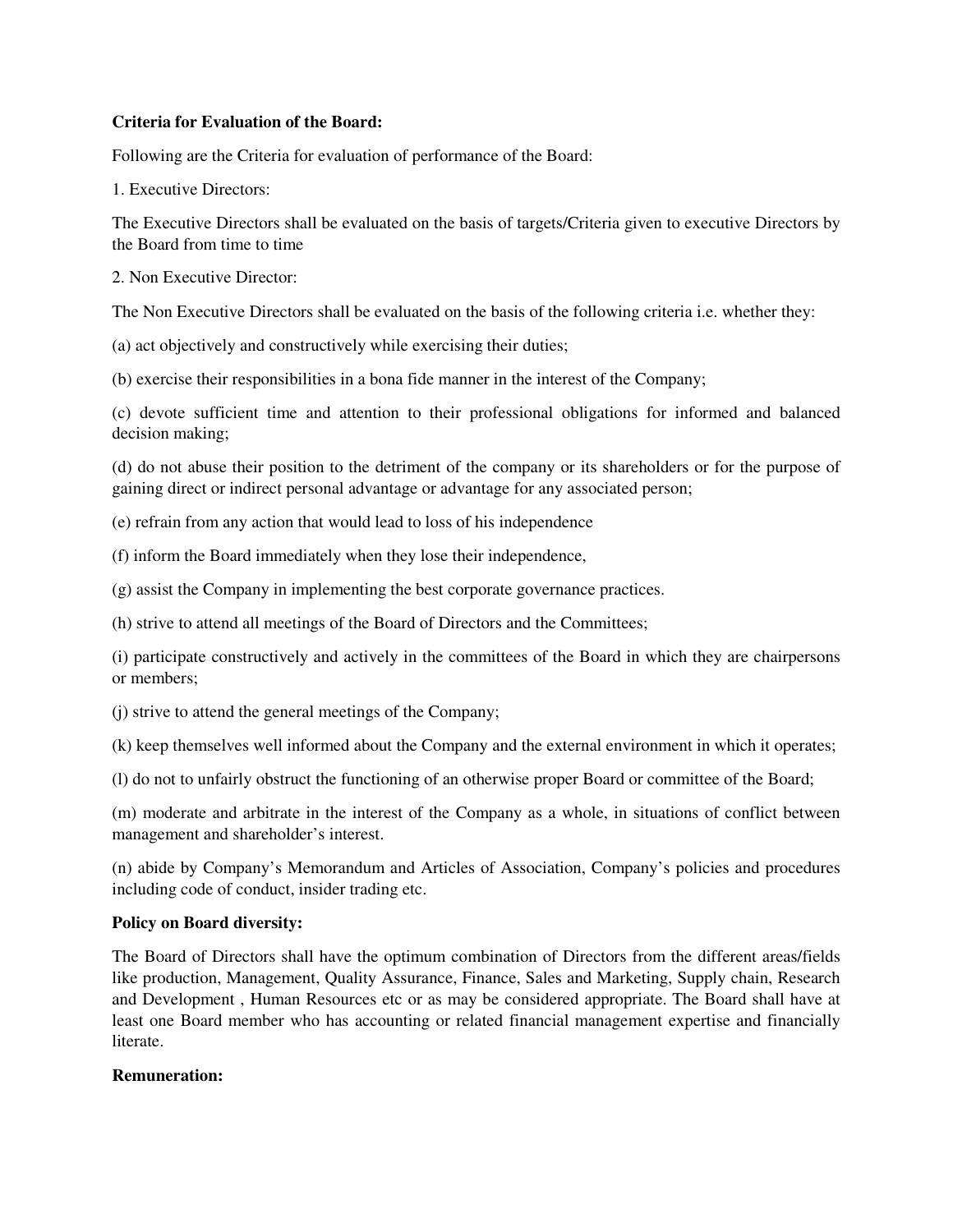The Committee will recommend the remuneration to be paid to the Managing Director, Whole Time Director, KMP and Senior Management Personnel to the Board for their approval. The level and composition of remuneration so determined by the Committee shall be reasonable and sufficient to attract, retain and motivate directors, Key Managerial Personnel and Senior Management of the quality required to run the Company successfully. The relationship of remuneration to performance should be clear and meet appropriate performance benchmarks. The remuneration should also involve a balance between fixed and incentive pay reflecting short and long-term performance objectives appropriate to the working of the Company and its goals:

## **General:**

1. The remuneration / compensation / commission etc. to Managerial Person, KMP and Senior Management Personnel will be determined by the Committee and recommended to the Board for approval. The remuneration / compensation / commission etc. shall be subject to the prior/post approval of the shareholders of the Company and Central Government, wherever required.

2. The remuneration and commission to be paid to Managerial Person shall be as per the statutory provisions of the Companies Act, 2013, and the rules made thereunder for the time being in force.

3. Increments to the existing remuneration / compensation structure may be recommended by the Committee to the Board which should be within the slabs approved by the Shareholders in the case of Managerial Person. Increments will be effective from the date of reappointment in respect of Managerial Person and 1st April in respect of other employees of the Company.

4. Where any insurance is taken by the Company on behalf of its Managerial Person, KMP and any other employees for indemnifying them against any liability, the premium paid on such insurance shall not be treated as part of the remuneration payable to any such personnel. Provided that if such person is proved to be guilty, the premium paid on such insurance shall be treated as part of the remuneration.

# **Remuneration to Managerial Person, KMP and Senior Management:**

1. Fixed pay: Managerial Person, KMP and Senior Management shall be eligible for a monthly remuneration as may be approved by the Board on the recommendation of the Committee in accordance with the statutory provisions of the Companies Act, 2013, and the rules made there under for the time being in force. The break-up of the pay scale and quantum of perquisites including, employer's contribution to P.F, pension scheme, medical expenses, club fees etc. shall be decided and approved by the Board on the recommendation of the Committee and approved by the shareholders and Central Government, wherever required.

2. Minimum Remuneration: If, in any financial year, the Company has no profits or its profits are inadequate, the Company shall pay remuneration to its Managerial Person in accordance with the provisions of Schedule V of the Companies Act, 2013 and if it is not able to comply with such provisions, with the prior approval of the Central Government.

3. Provisions for excess remuneration: If any Managerial Person draws or receives, directly or indirectly by way of remuneration any such sums in excess of the limits prescribed under the Companies Act, 2013 or without the prior sanction of the Central Government, where required, he / she shall refund such sums to the Company and until such sum is refunded, hold it in trust for the Company. The Company shall not waive recovery of such sum refundable to it unless permitted by the Central Government.